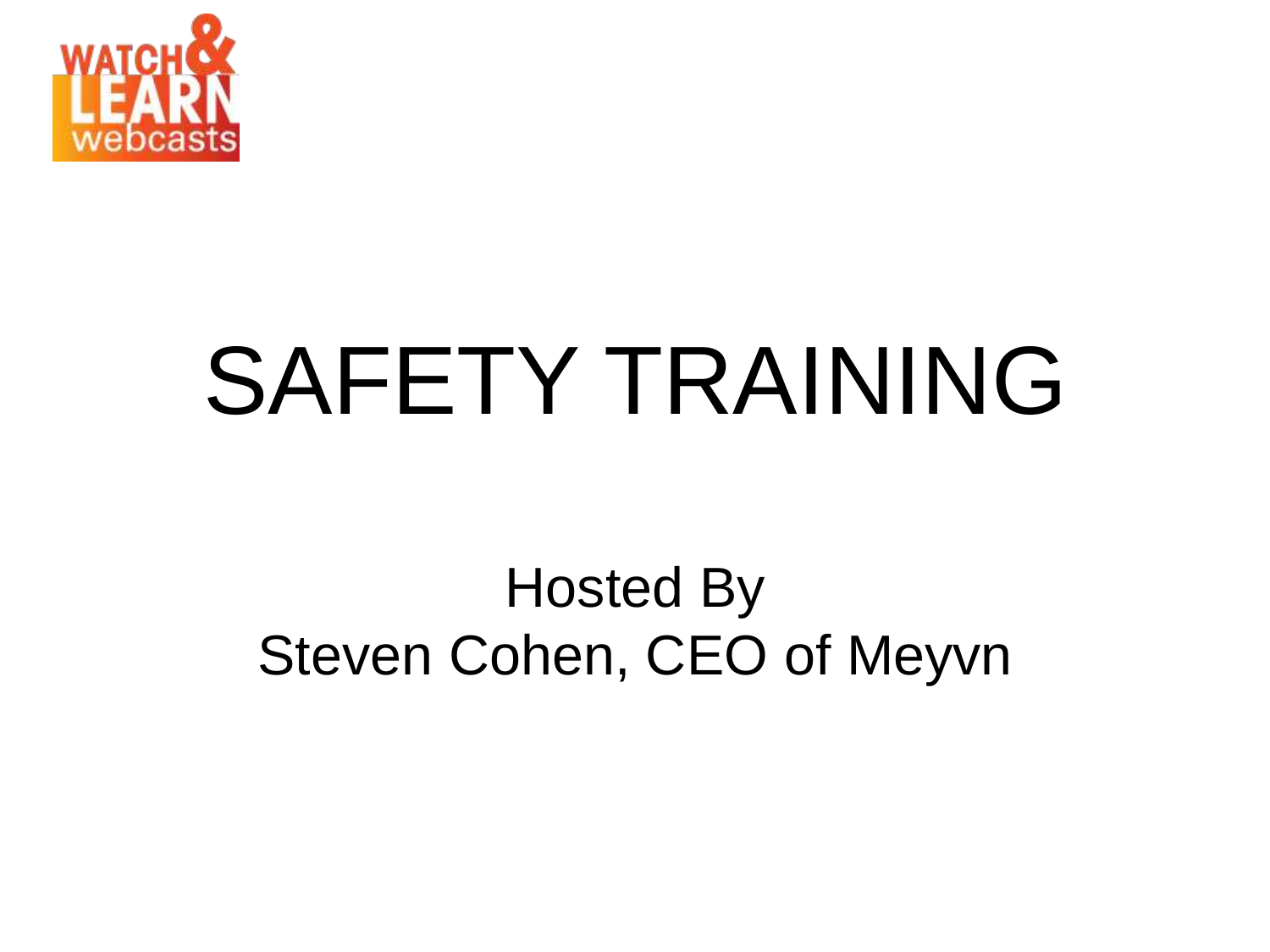# Introduction: Meet Steven Cohen



- Chief Executive Officer at Meyvn **Consulting**
- **Master of Science Organizational** Development from Pepperdine University
- Developed and Lead Over 50 Successful Safety & Leadership Focused Training **Initiatives**
- Trained 500+ Individuals In Multiple **Industries**
- Co-Author of ASTD's Upcoming Training Activity Book, "Safety Training That Sticks!"
- Please feel free to contact me at **Steven@Meyvnconsultants.com**

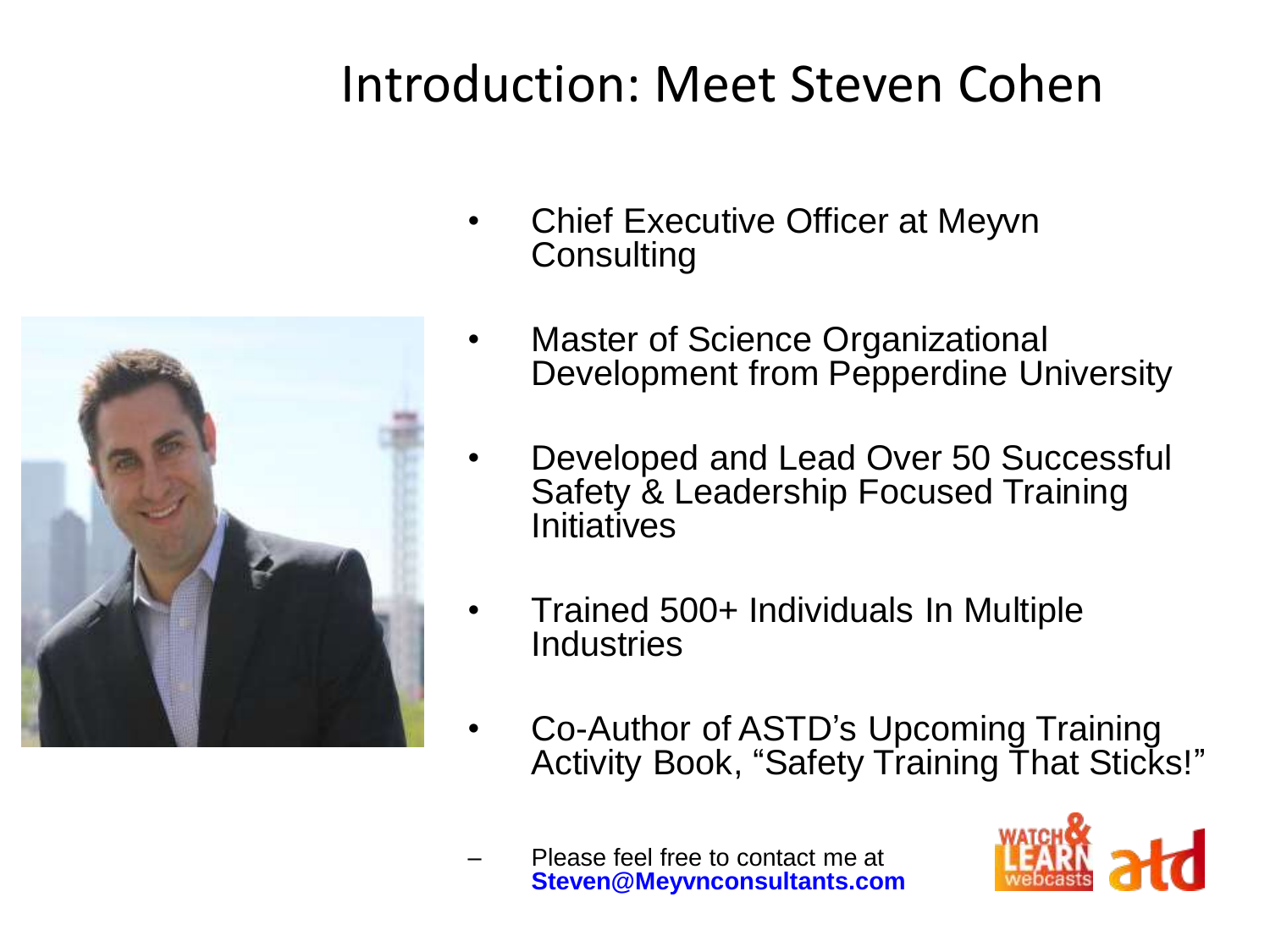# Introduction: Meet Ellis Ritz

- Director of Learning and Development at Meyvn **Consulting**
- ASTD Certified Trainer with CPLP
- 37 Years of Open Pit Mining Experience
	- 22 Years Safety Training Experience
- Co-Author of ASTD's Upcoming Training Activity Book, "Safety Training That Sticks!"
- Please feel free to contact me at **Ellis@Meyvnconsultants.com**

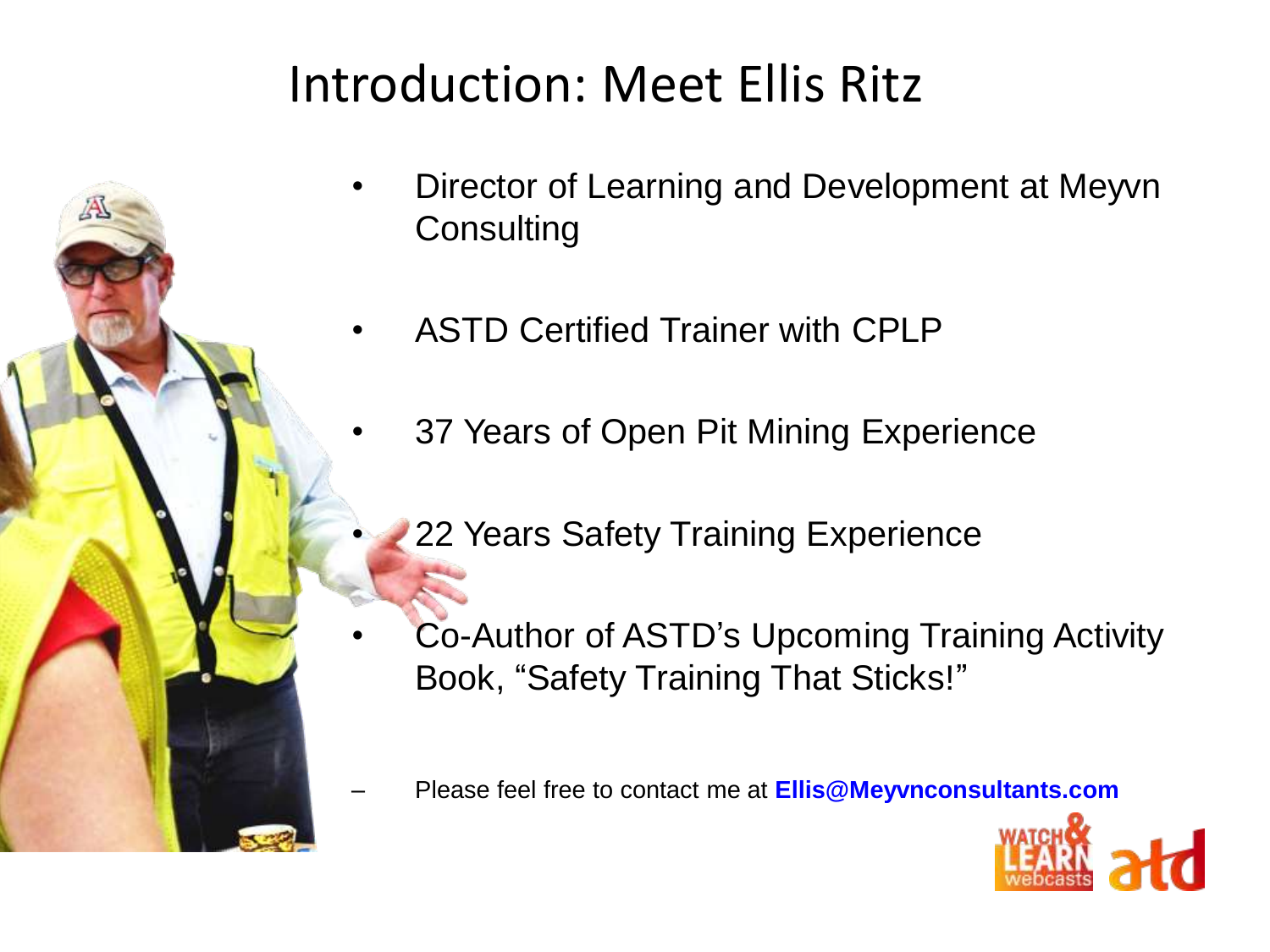# Agenda

| <b>Topic:</b> | Time: |
|---------------|-------|
|---------------|-------|

- **Intro Brief**
- **Training vs. Learning 5 Minutes**
- **Safety Superhero Icebreaker 10 Minutes**
- **Creating Knowledge Retention 10-15 Minutes**
- **Interactive Safety Approaches 10-20 Minutes**
- **Q&A 5-10 Minutes**

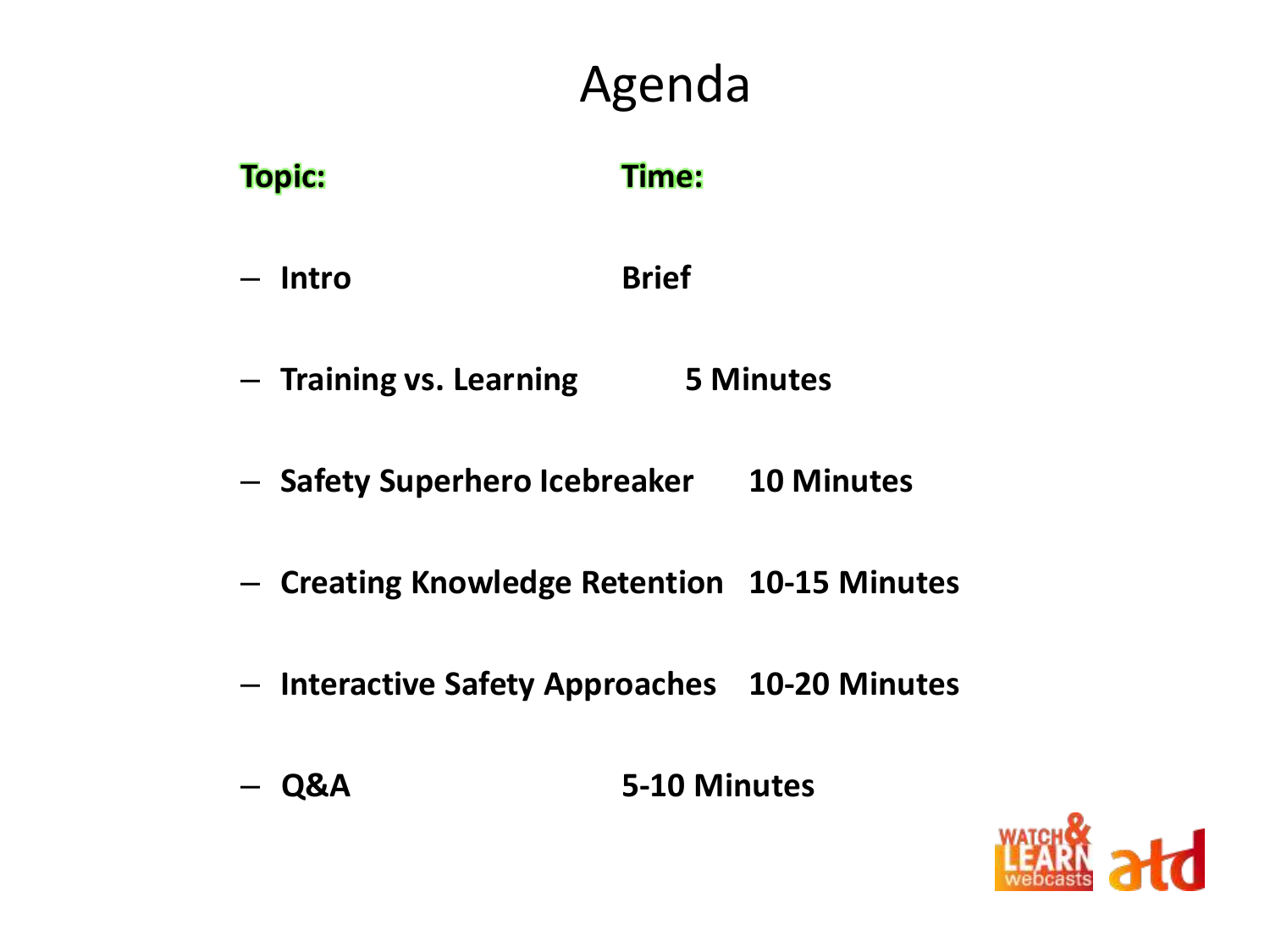# First Activity

#### **Directions:**

- Please go to Google and type in Business Training Course
- Then please click on the images
- 1. What do you see?
- 2. How do the Google pictures differ from the pictures below?



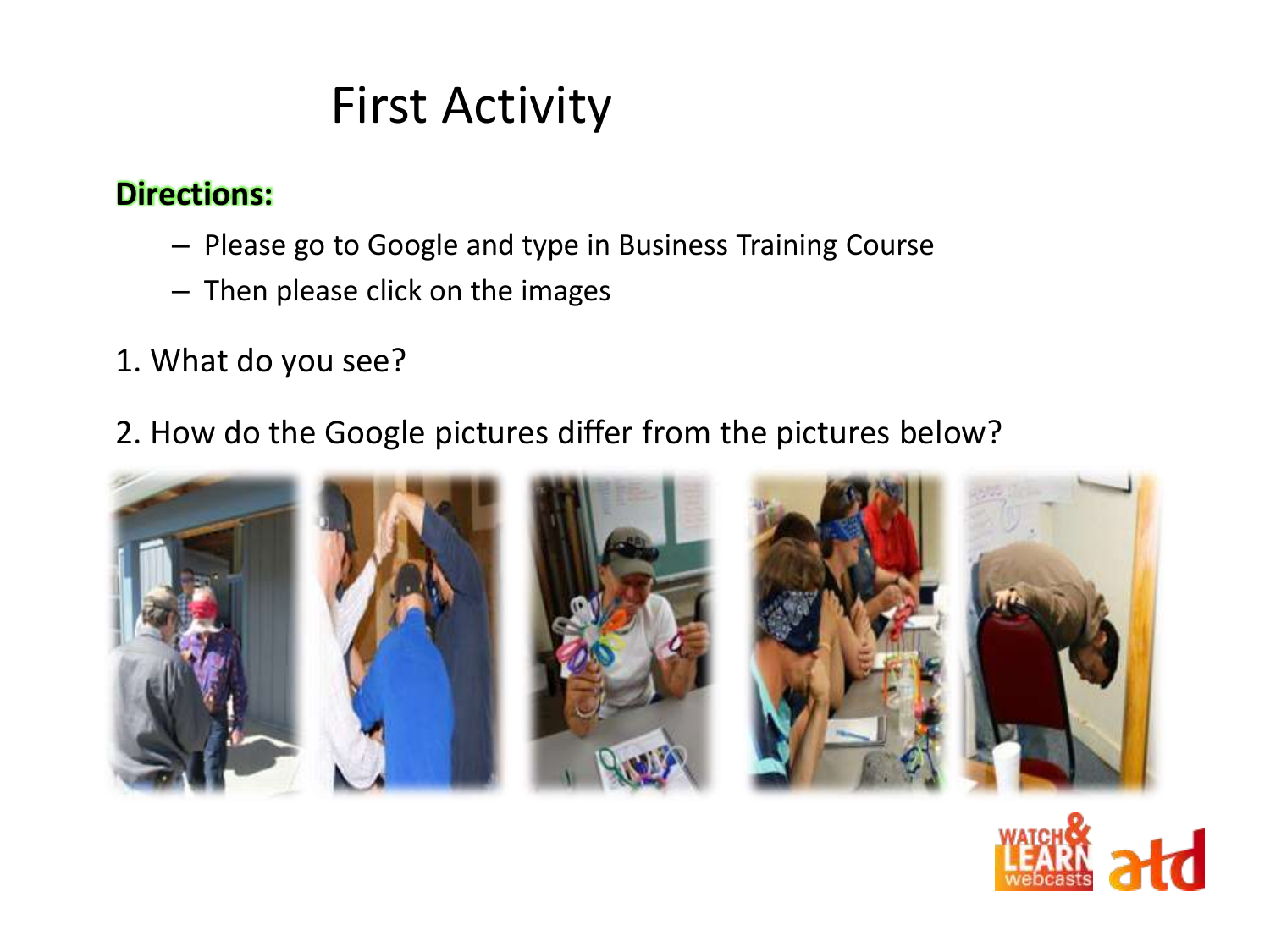# Training vs. Learning Current Paradigm:

**Training =** I have something you need to know so I am going to tell you...

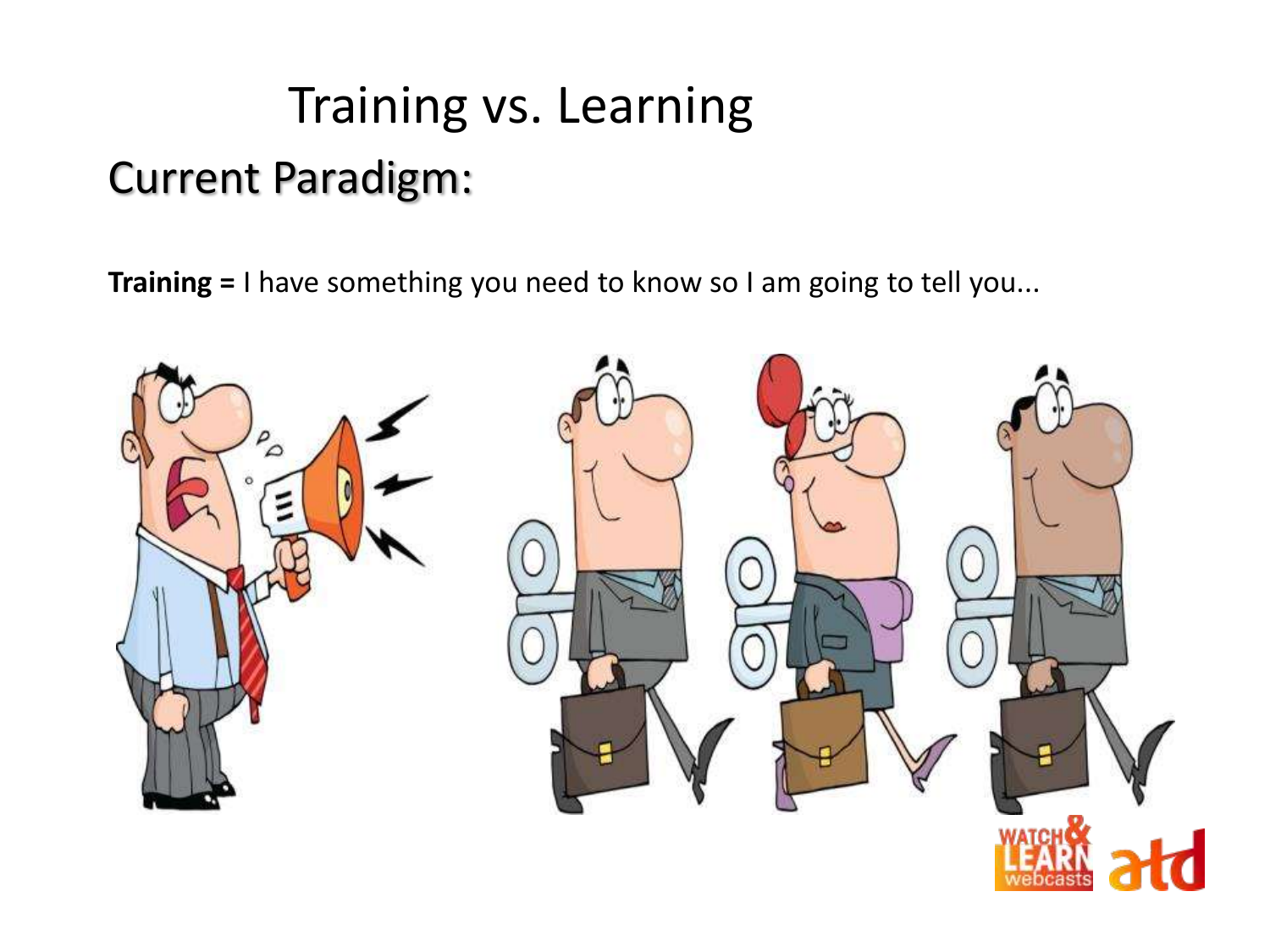### Training vs. Learning

### Solution:

**Learning =** I have something you need to know so I am going to have you experience it...

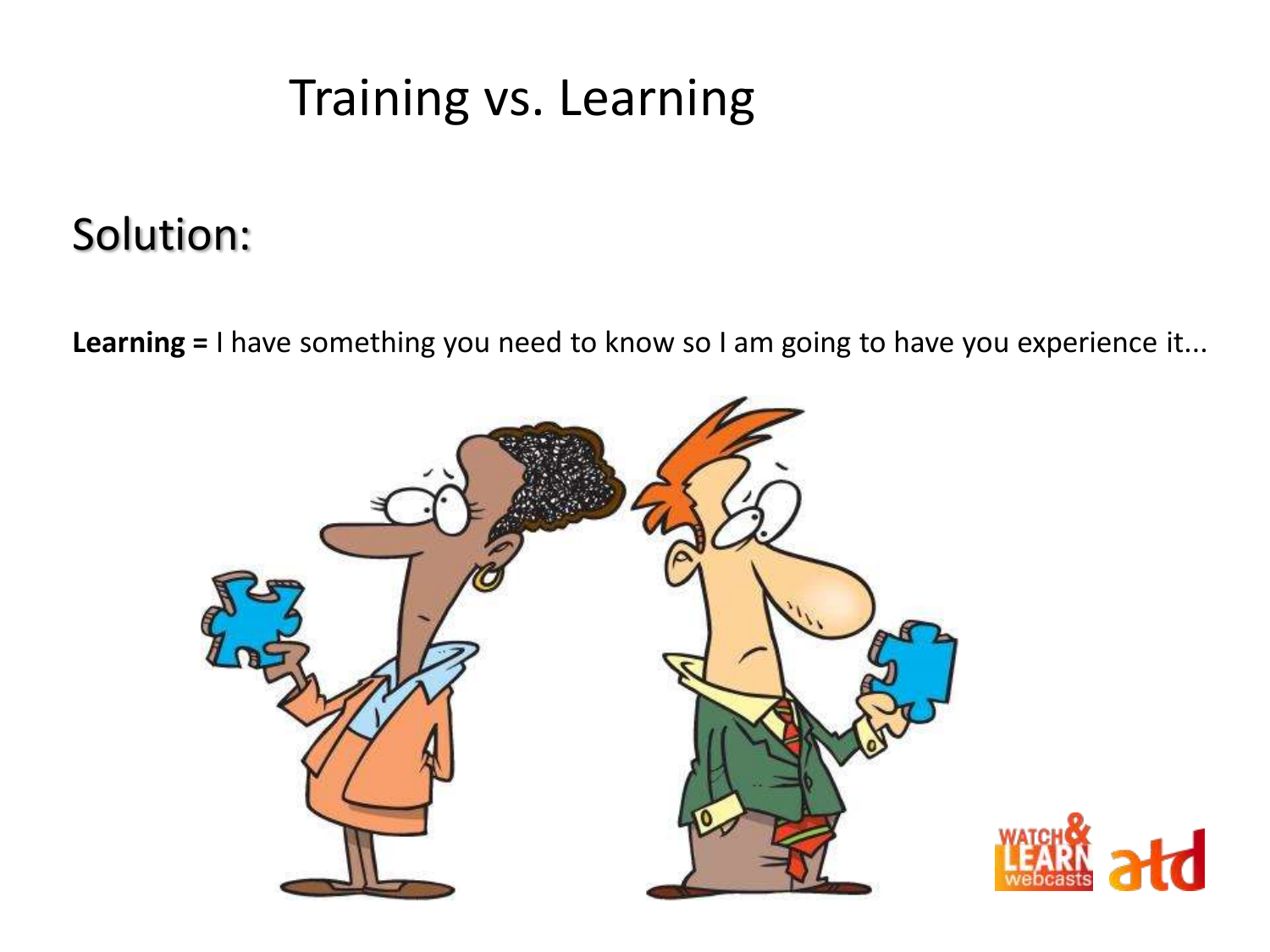# Superhero Icebreaker

#### **Directions:**

- Take a minute and write down a common safety hazard in the workplace
- With that safety hazard think of a superhero who has a power that can prevent that hazard from causing harm
- Create a name for your superhero
- Write down the powers this superhero possesses

**Example:** Pyrokinesis...powers include preventing fires from starting in the workplace



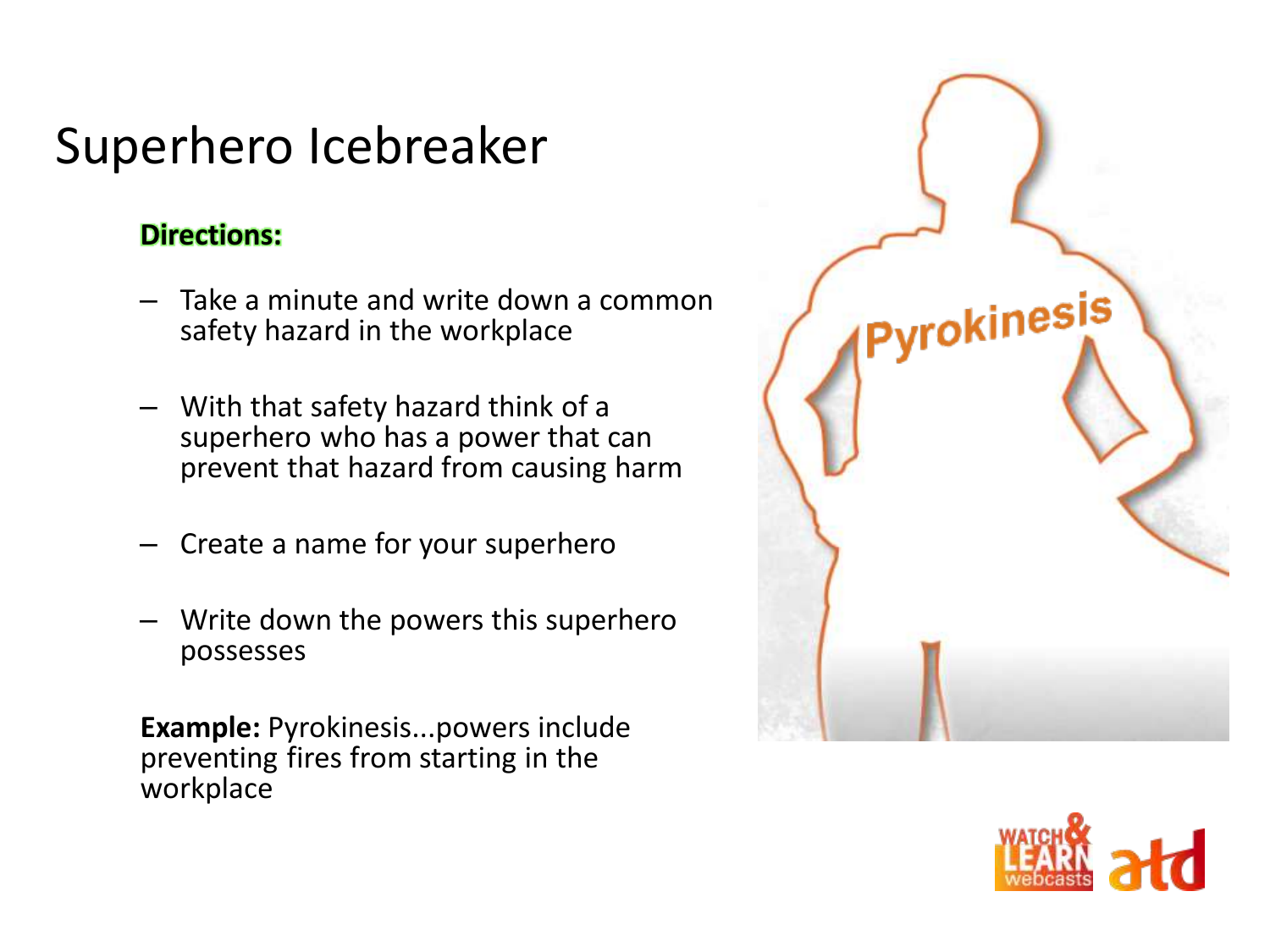

Source: National Training Laboratiories. Bether, Maine

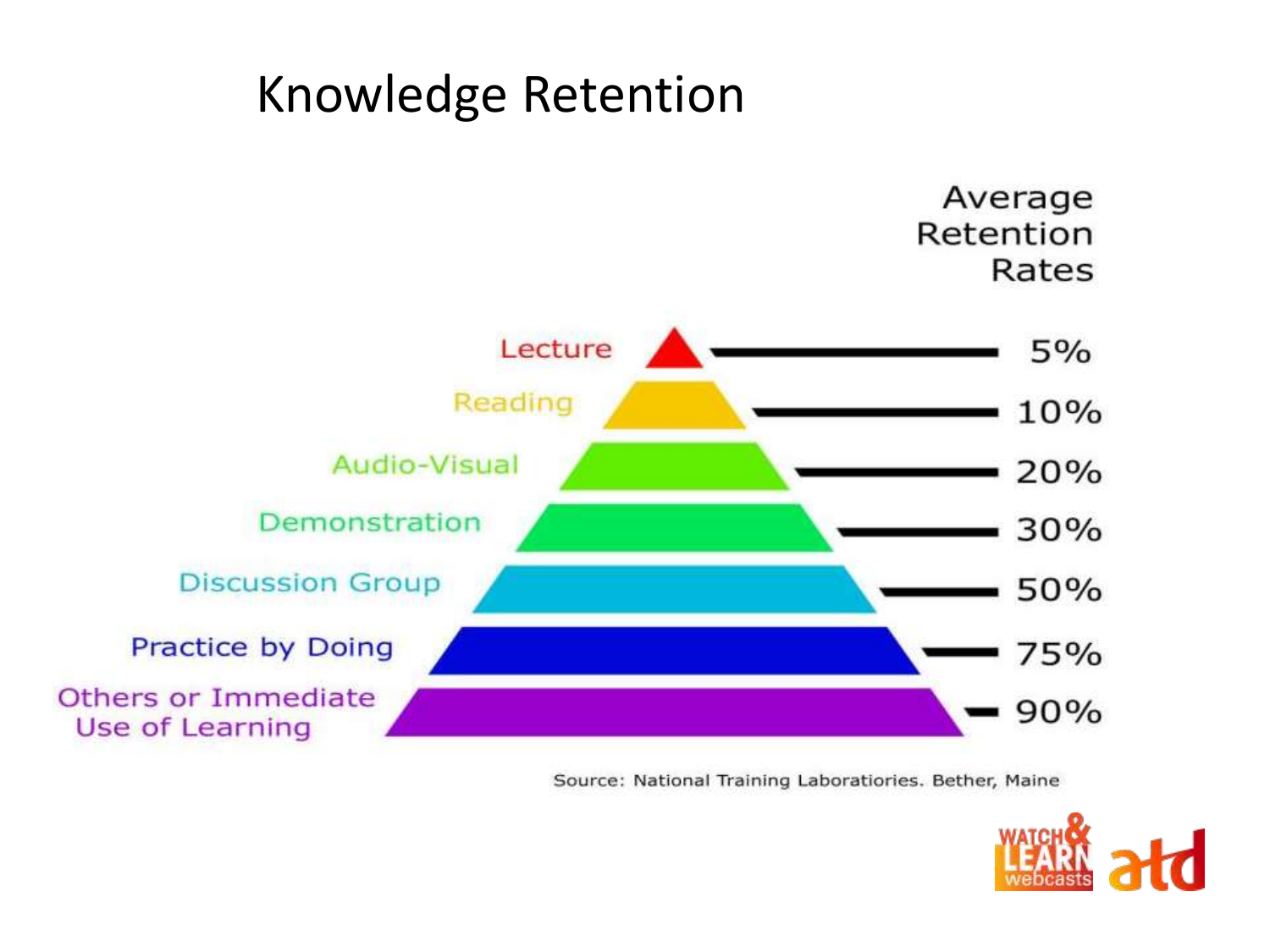# Knowledge Retention: Audio-Visual

#### **Andrew Stanton Principles:**

- Story telling is joke telling
- Make me care
- Stories affirm who we are
- Story has to be worth our time
- Stories have to give a promise

#### Andrew Stanton: The clues to a great story

- Need the audience to complete the sentence
- No static...need conflict and change
- Story needs a strong theme
- Great stories evoke wonder
- Use what you know and draw from it



Filmmaker Andrew Stanton ("Toy Story," "WALL-E") shares what he knows about storytelling -- starting at the end and working back to the beginning. Contains graphic language ... (Note: this talk is not available for download.)

http://www.ted.com/talks/andrew\_stanton\_the\_clues\_to\_a\_great\_story

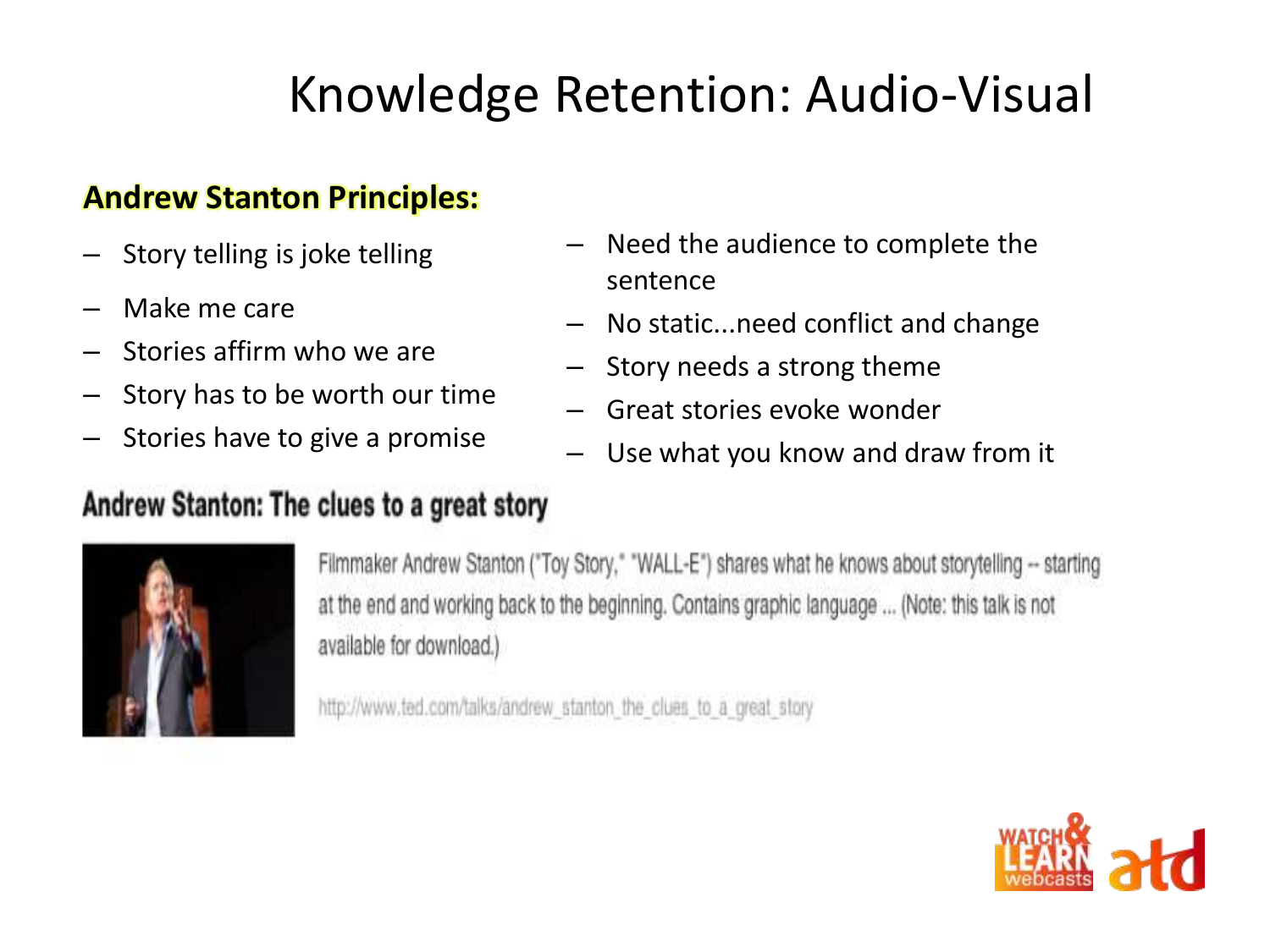### Retention Process Flow



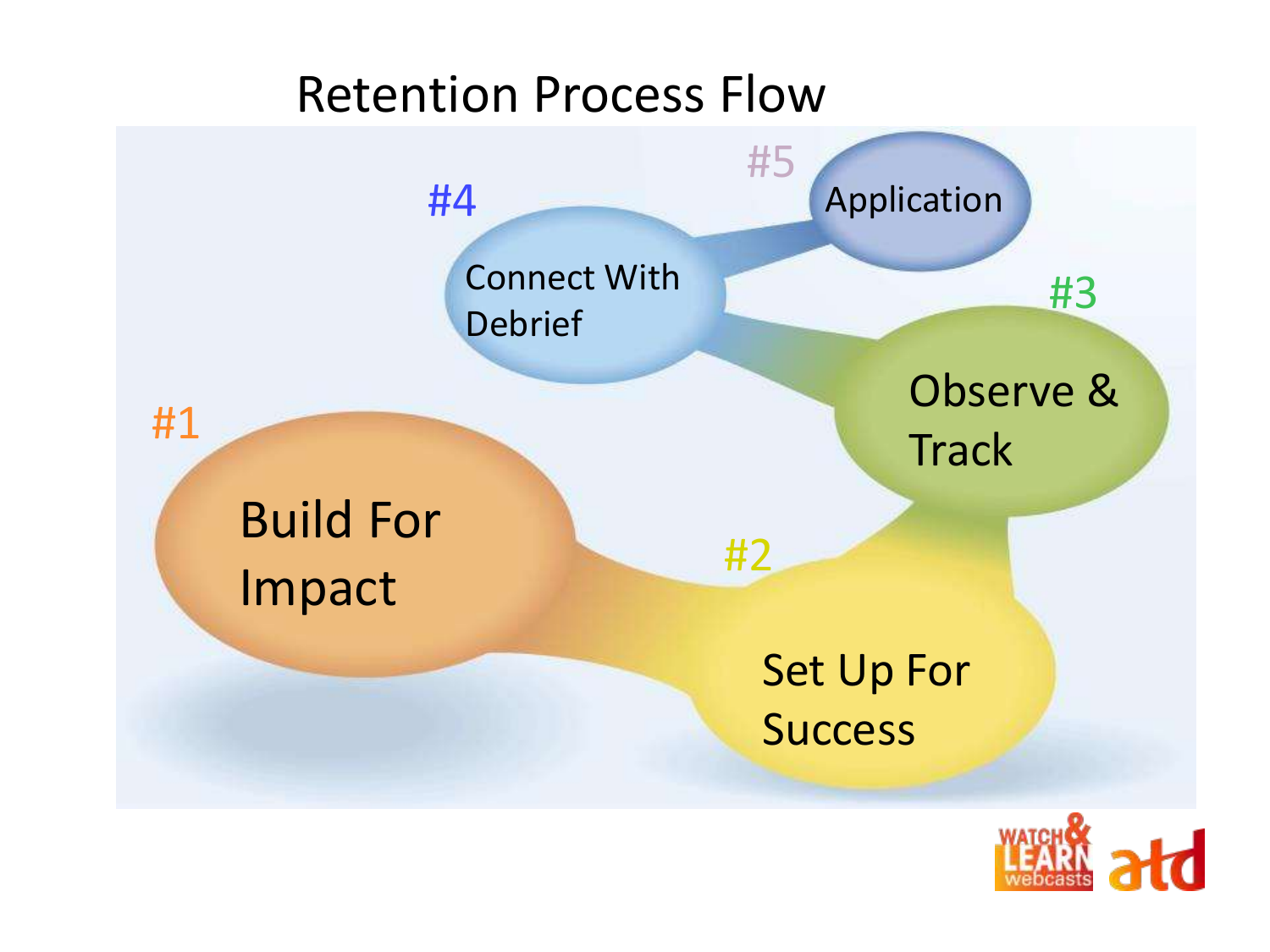# Interactive Safety Approaches...#1

#### **Latest Greatest Activity:**

Each team will be responsible for coming up with the latest greatest safety tool to ever hit the market. Each team will be provided with a letter and as a group will have a few minutes to identify the following: **C.**

- Name of Product
- Slogan
- Why This is the Latest Greatest Tool
- Price

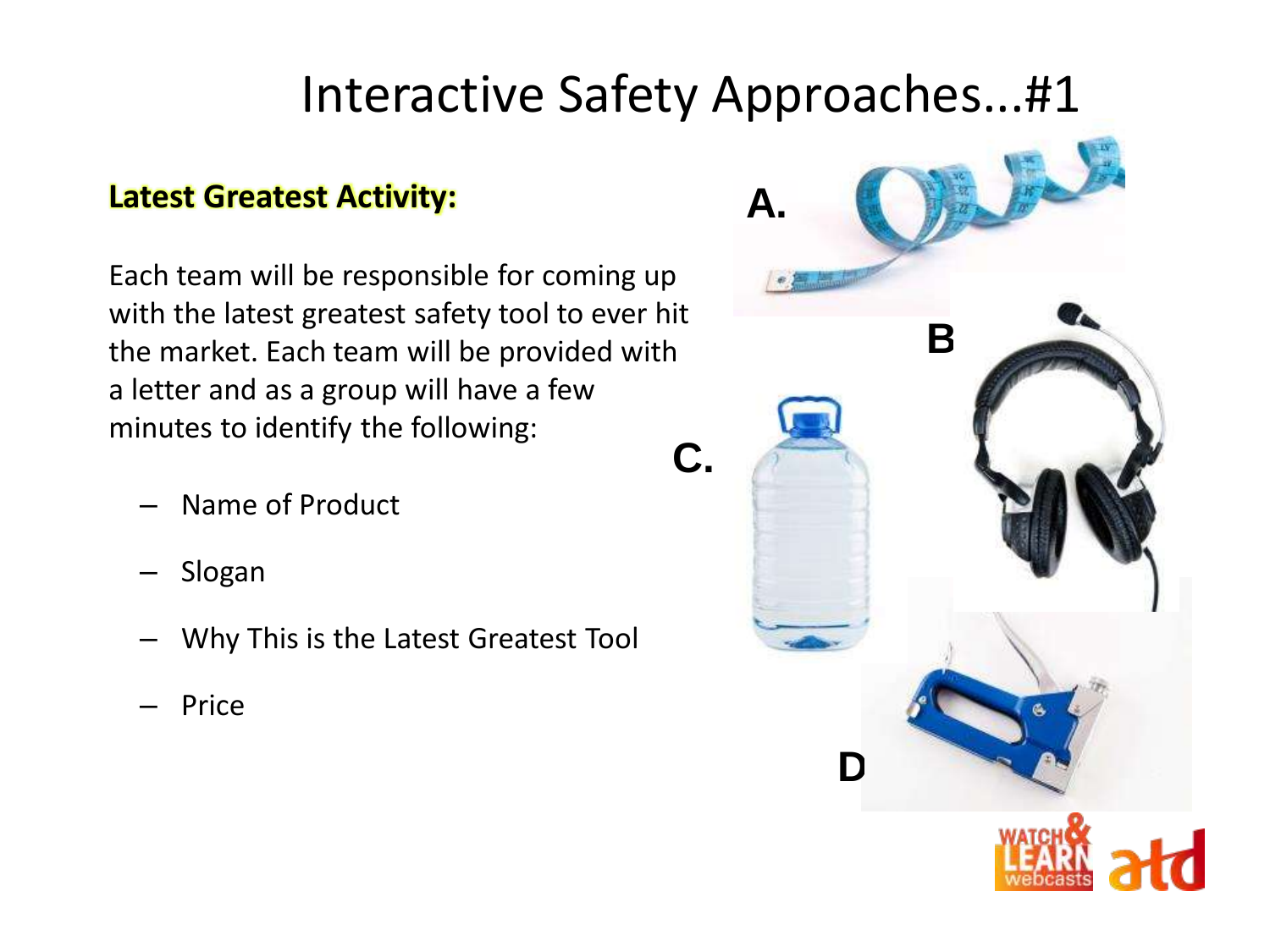### Interactive Safety Approaches...#1

**Example:** The Freezer 2000

" Time to take a chill pill"

The Freezer 2000 is a device that instantaneously controls the speed of your employees work. For those workers who rush through their tasks this is the perfect tool to go from fast work to smart work. Finally get control over your workforce today.

> \*This product may have significant side effects, not to be used with volatile or aggressive employees.



Price: \$2999.00

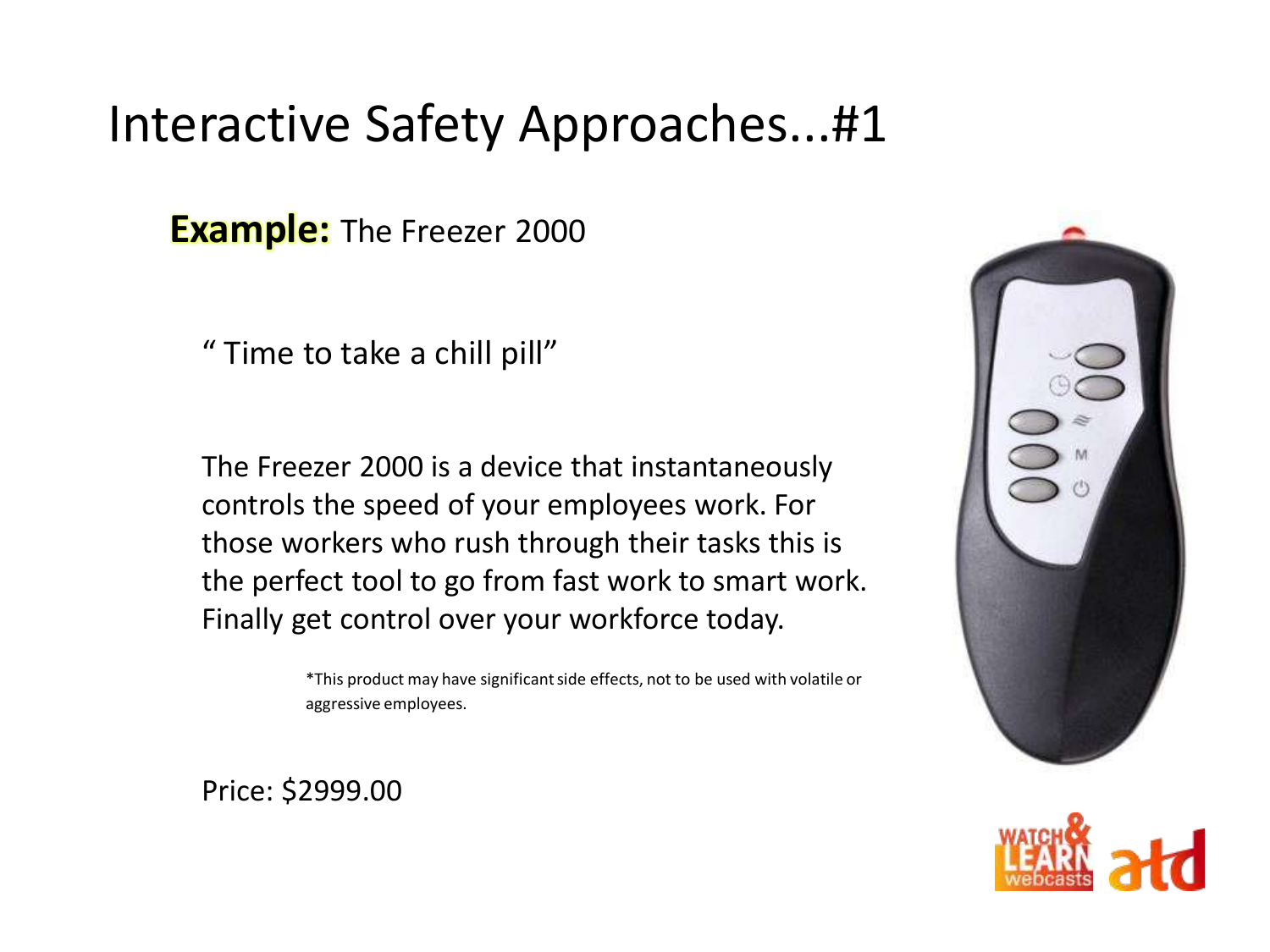# Interactive Safety Approaches...#2

#### **Safety Stories:**

Using the text box we will engage in an activity we like to use called safety stories. This is a great Icebreaker activity that gets everyone involved.

#### **Directions:**

- One by one we will type in one sentence that will allow us to build a comprehensive story
- Your sentence must contain a minimum of six words and no more than 15
- The sentence you create can be funny, serious, relevant or completely off the wall.

**Story Intro:** Mike got to work and he could not believe his eyes...



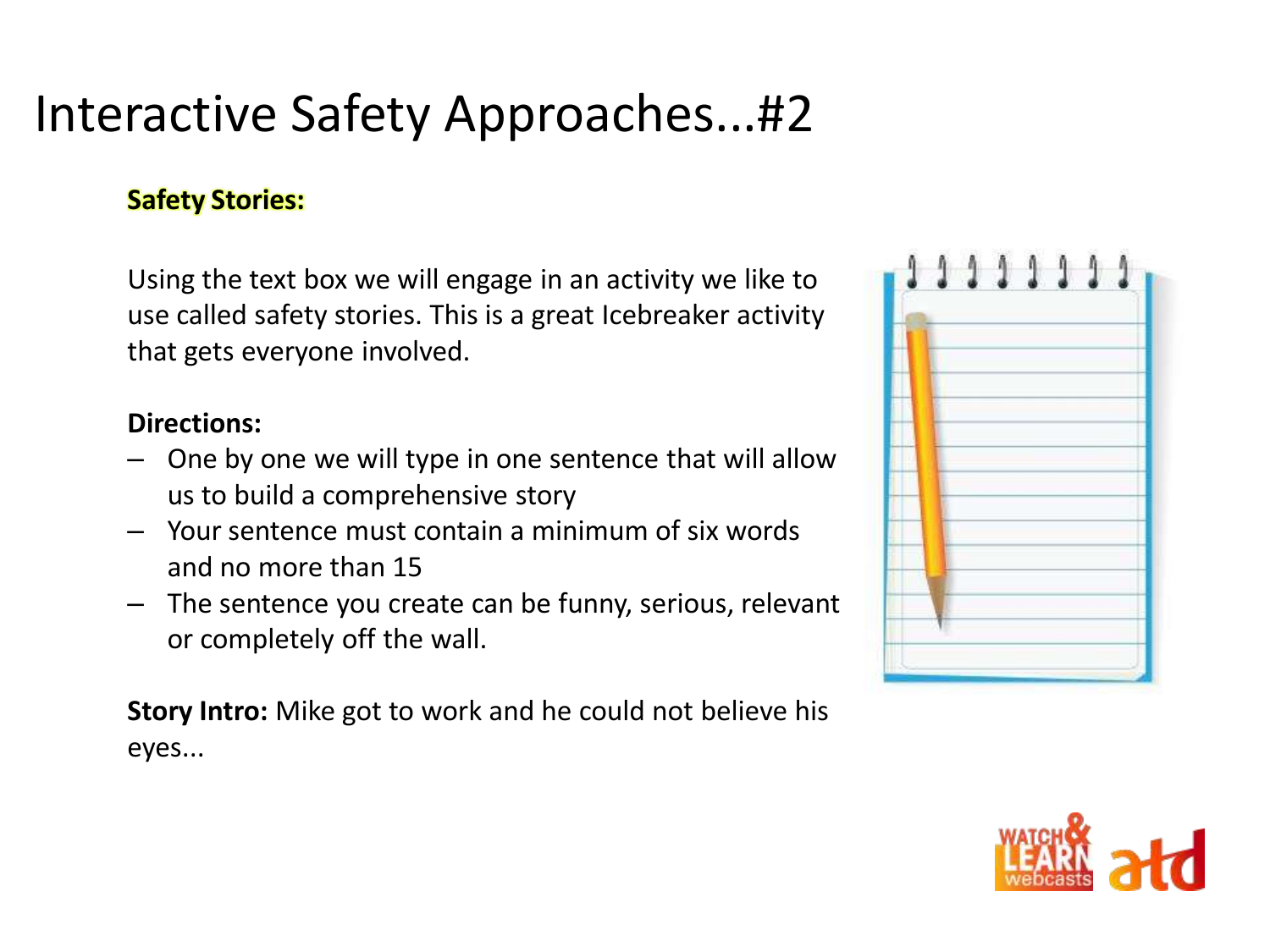### Activity: Maintain Speed and Control

**Relay Race:**



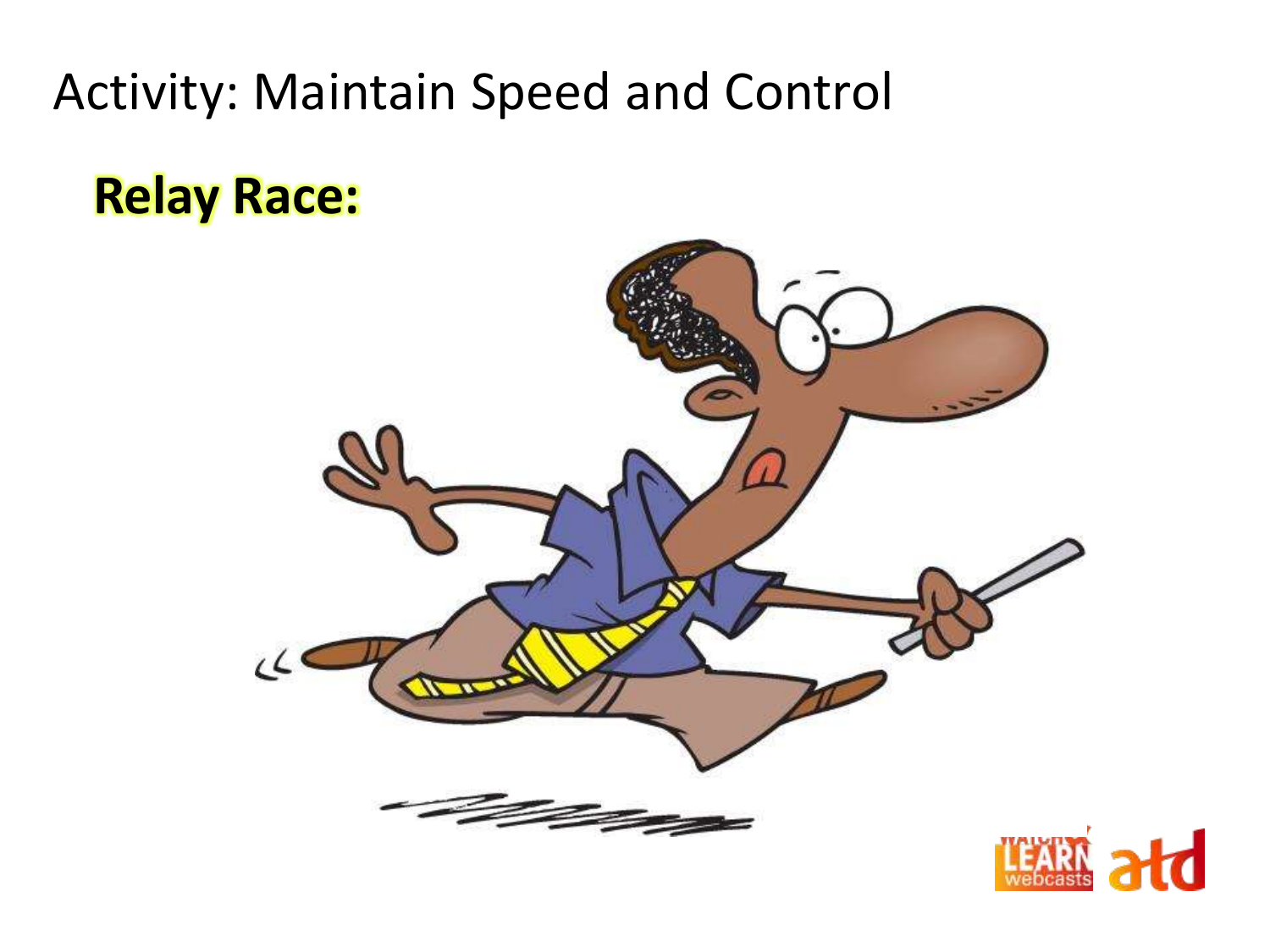# Activity: Working At Night

# **Golf In The Dark:**

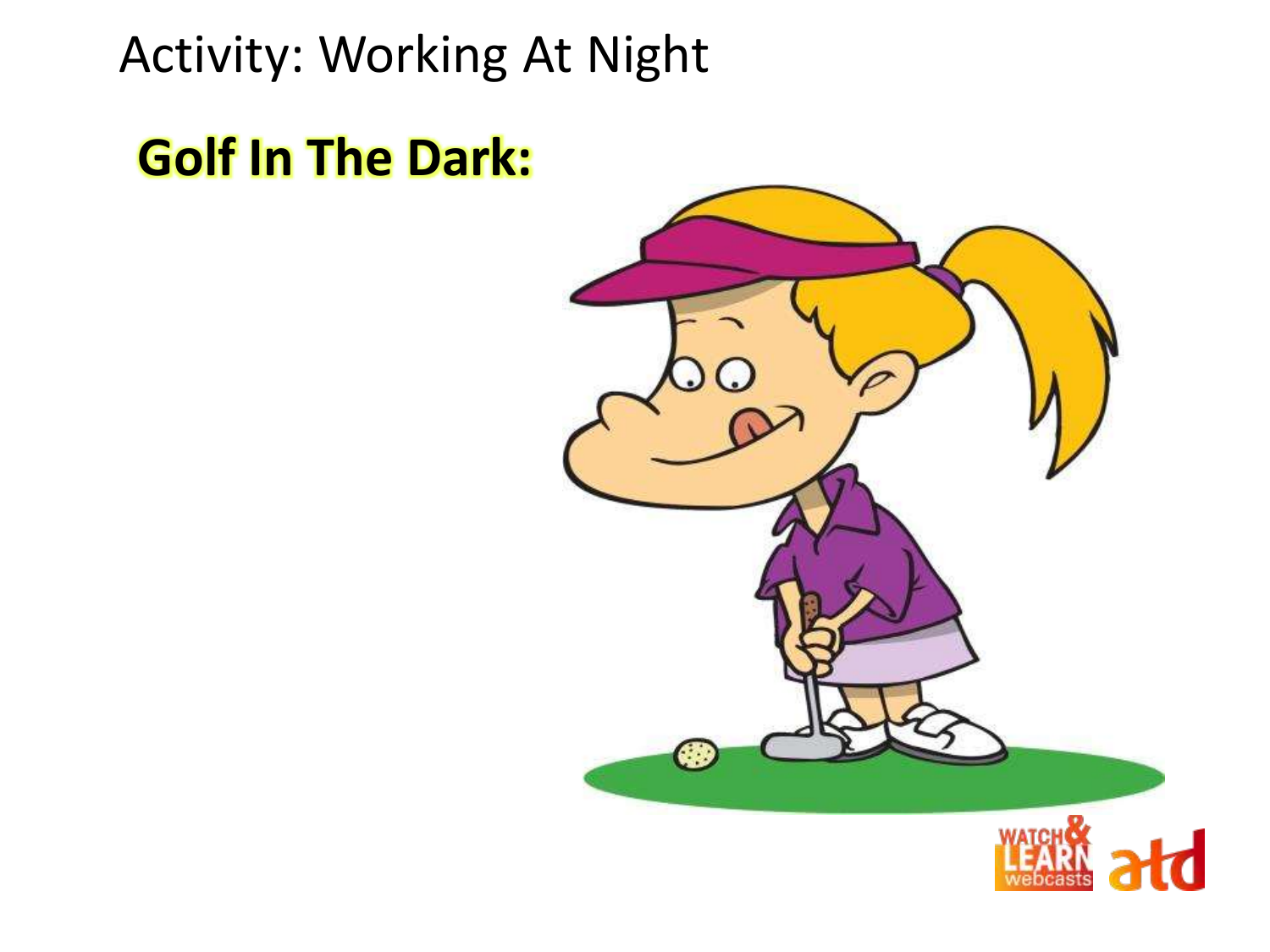# Activity: Fit For Duty **Impairment:**